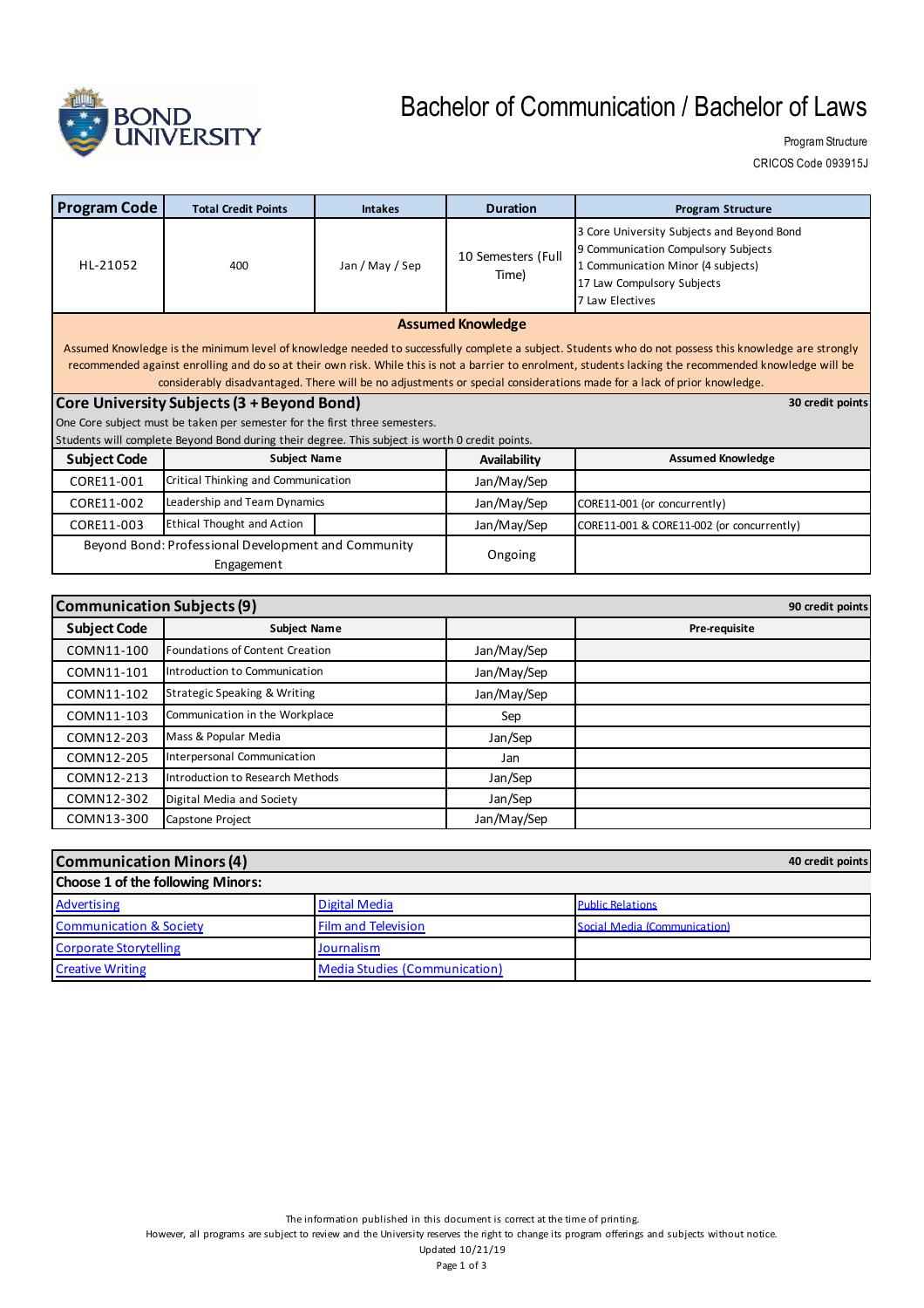

### Bachelor of Communication / Bachelor of Laws

Program Structure (Cont.)

| Law Compulsory Subjects (17)<br>170 credit points |                                        |                           |                                                                                    |
|---------------------------------------------------|----------------------------------------|---------------------------|------------------------------------------------------------------------------------|
| Subject Code                                      | Subject Name                           | Availability              | <b>Assumed Knowledge</b>                                                           |
| LAWS11-105                                        | Legal Foundations A                    | Jan/May/Sep               |                                                                                    |
| LAWS11-106                                        | Legal Foundations B                    | Jan/May/Sep               |                                                                                    |
| LAWS11-107                                        | Foundations of Private Law             | Jan/May/Sep               | LAWS11-105 LFA (or concurrently)<br>and LAWS11-106 LFB (or concurrently)           |
| LAWS11-108                                        | Foundations of Public and Criminal Law | Jan/May/Sep               | LAWS11-105 LFA (or concurrently)<br>and LAWS11-106 LFB (or concurrently)           |
| LAWS11-201                                        | Contract Law A                         | Jan/May/Sep               | LAWS11-107 FPL (or concurrently)                                                   |
| LAWS11-202                                        | Tort Law                               | Jan/May/Sep               | LAWS11-107 FPL (or concurrently)                                                   |
| LAWS11-203                                        | Criminal Law                           | Jan/May/Sep               | LAWS11-108 FPCL (or concurrently)                                                  |
| LAWS11-204                                        | Property Law A                         | Jan/May/Sep               | LAWS11-107 FPL (or concurrently)                                                   |
| LAWS11-216                                        | Constitutional Law                     | Jan/May/Sep               | LAWS11-108 FPCL (or concurrently)                                                  |
| LAWS11-217                                        | Contract Law B                         | Jan/May/Sep               | LAWS11-201 Contract Law A                                                          |
| LAWS11-218                                        | Property Law B                         | Jan/May/Sep               | LAWS11-204 Property Law A                                                          |
| LAWS11-310                                        | Corporate Law                          | Jan/May/Sep               | LAWS11-202 Tort Law and<br>LAWS11-217 Contract Law B (or concurrently)             |
| LAWS11-313                                        | Equity                                 | Jan/May/Sep               | LAWS11-202 Tort Law and<br>LAWS11-217 Contract Law B                               |
| LAWS11-317                                        | Administrative Law                     | Jan/May/Sep               | LAWS11-216 Constitutional Law                                                      |
| LAWS11-318                                        | Evidence                               | Jan/May/Sep               | LAWS11-203 Criminal Law                                                            |
| LAWS11-325                                        | Civil Dispute Resolution               | Jan/May/Sep<br>(from 192) | LAWS11-202 Tort Law and LAWS11-217 Contract Law B<br>and LAWS11-218 Property Law B |
| LAWS11-326                                        | Legal Profession                       | Jan/May/Sep<br>(from 192) | LAWS11-325 Civil Dispute Resolution<br>(or concurrently)                           |

#### **Law Electives (7)**

Students must choose Undergraduate Law Electives from the Faculty of Law's offerings.\*\*

Students may choose to complete an optional Law Specialisation (40cp) in one of the following areas:

- Canadian Law and Practice Corporate and Commercial Law Legal Practice
	-

• Contemporary Legal Issues • International and Comparative Law • Media and Technology Law

To be eligible for a Law Specialisation, students must complete a minimum of four Law Electives (40 credit points) within one of the above areas. Eligible students will receive a Specialisation Certificate at the completion of their Law program.

#### **Bachelor of Laws with Honours**

Please see eligibility requirements for achieving Honours (\*\*including the completion of LAWS13-569 Legal Research Project as an elective) on the Law Honours / Distinction information webpage.

However, all programs are subject to review and the University reserves the right to change its program offerings and subjects without notice.

**70 credit points**